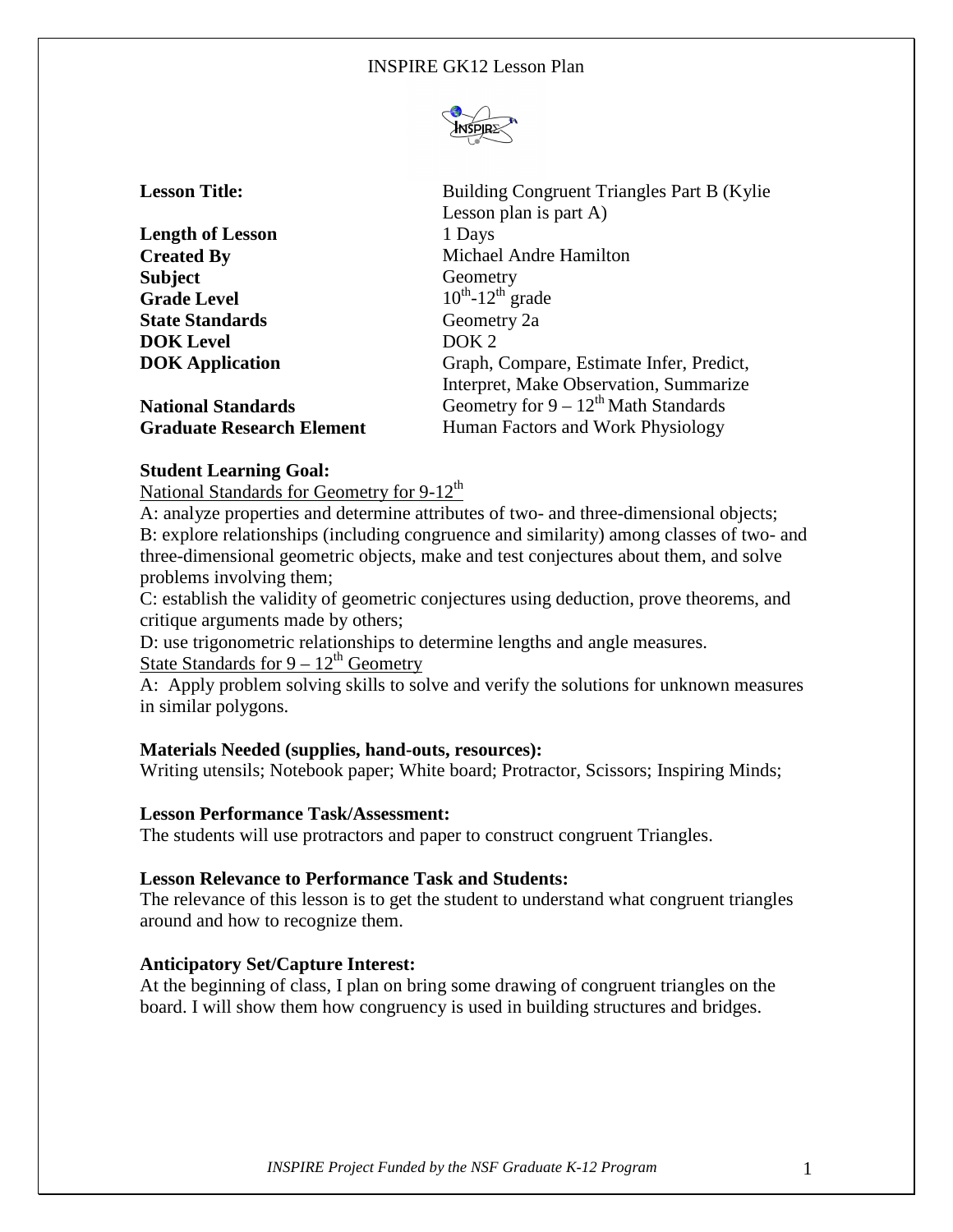

# **Guided Practice:**

The student will create congruent triangle by cutting paper and by drawing them with a protractor.

# **Activity 1**: **Cutting congruent triangles**

Step 1: Cut three strips of paper with lengths 7 in. 8 in. and 9 in.

Step 2: Use the strips to form a triangle on top of a piece of tracing paper. Mark each vertex of the triangle on the tracing paper

Step 3: Remove the strips. Use a ruler to draw the triangle.

**Activity 2**: Drawing classmate triangles

Step 1: Cut Use a ruler to draw a triangle on paper

Step 2: Use a protractor the write the angles of the triangle

Step 3: Write the measurements on an index card and swap with your classmates. Each student will draw each other triangle.

Step 4: Compare triangles with your classmates and check if they are congruent.

# **Independent Practice:**

None, the student will perform each step with the instructor.

# **Remediation and/or Enrichment:**

Remediation

Individual IEP; partner help throughout lesson; shorten parts of assignment; focus on few process

Enrichment:

The lesson can be expanded by providing the students will drawing and identifying the congruent angles in the structures. This will help in evaluating their understand of congruency.